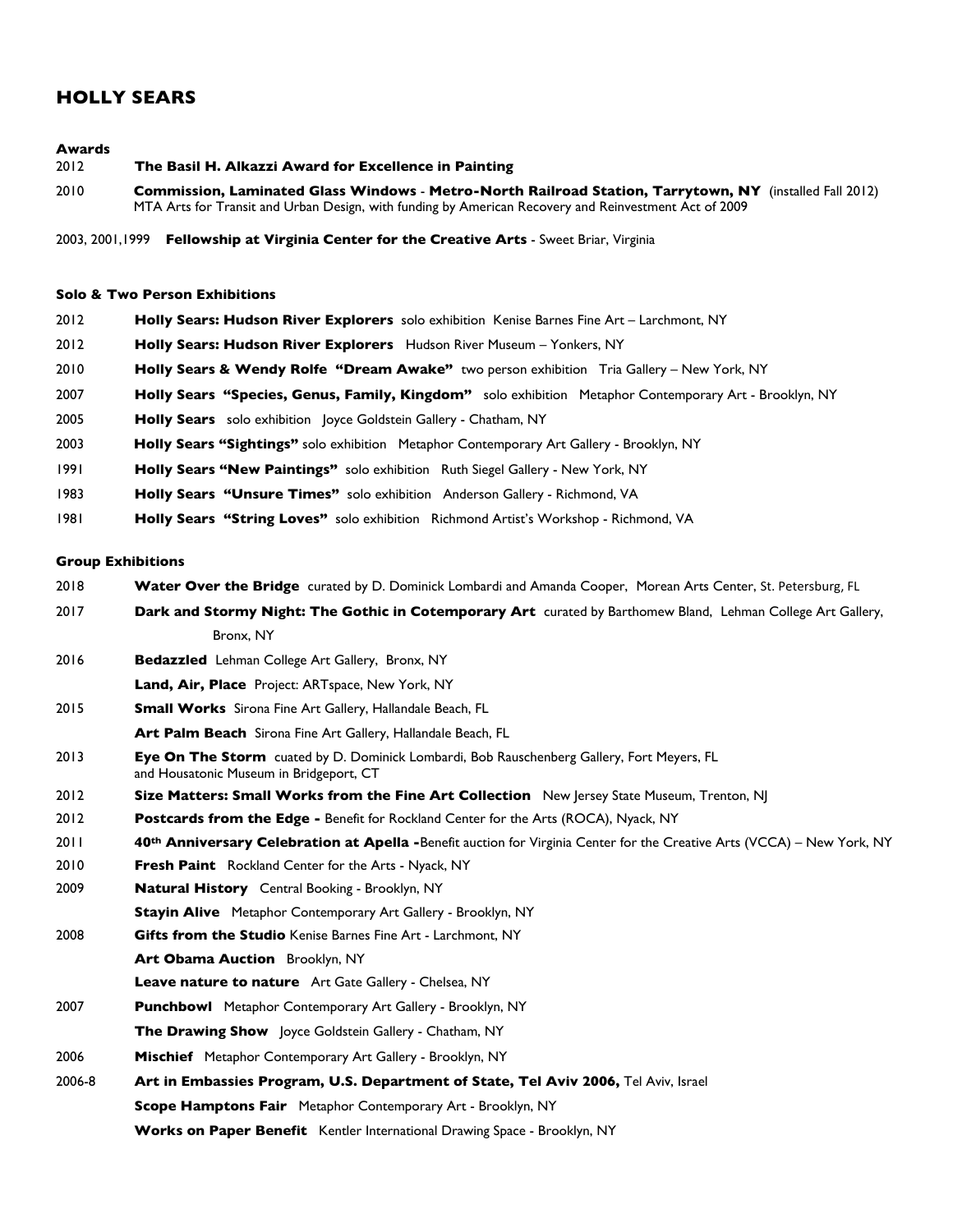| 2004 | Breathing Space Metaphor Contemporary Art Gallery - Brooklyn, NY                                       |
|------|--------------------------------------------------------------------------------------------------------|
|      | <b>Enchantment</b> Glyndor Gallery, Wave Hill - Bronx, NY                                              |
| 2003 | Bestiary 55 Mercer Gallery - New York, NY                                                              |
|      | The Birds II Edward Hopper House - Nyack, NY                                                           |
|      | Paper Metaphor Contemporary Art Gallery - Brooklyn, NY                                                 |
| 2002 | <b>Affordable Art Fair NYC</b> Metaphor Contemporary Art Gallery - Brooklyn, NY                        |
|      | <b>The Birds</b> OCCC Gallery - Demarest, NJ                                                           |
|      | Botanical Gardens: The Birds and the Bees Kenise Barnes Fine Art - Larchmont, NY                       |
|      | & The Gallery at Pfizer Learning Center - Rye Brook, NY                                                |
|      | Treehouse Metaphor Contemporary Art Gallery - Brooklyn, NY                                             |
| 2001 | Poetic Information Metaphor Contemporary Art Gallery - Brooklyn, NY                                    |
| 2000 | Pier Show Eight Brooklyn, NY                                                                           |
| 1991 | <b>Birds in Science and Art</b> Bergen Museum of Art and Science - Paramus, NJ                         |
| 1990 | Faith in the Fin de Siecle Marymount Manhattan Gallery - New York, NY                                  |
| 1989 | Landscape: A Travelogue Painted from Memory, Imagination or Reality Ruth Siegel Gallery – New York, NY |
| 1985 | The Printed Surface Churchman-Fehsenfeld Gallery - Indianapolis, IN                                    |
| 1984 | <b>Vincennes Herron Faculty Show</b> Vincennes University Gallery - Vincennes, IN                      |
| 1983 | Biennial Faculty Exhibition Herron Gallery - Indianapolis, IN                                          |
|      | Virginia Museum Biennial Virginia Museum of Fine Art - Richmond, VA                                    |
|      | 5/5 Tredegar Iron Works Richmond, VA                                                                   |
|      | <b>Alumni of the Masonic Temple</b> Anderson Gallery - Richmond, VA                                    |
|      | Brixton Exchange Show Brixton Co-op - Brixton, England                                                 |
|      | 2nd Degree Art Fayerweather Gallery - Charlottesville, VA                                              |
| 1982 | New Picture Show Jewish Community Center, Richmond, VA                                                 |
| 1981 | North - South A.R.T.S. Gallery - New York, NY                                                          |

## **Collections**

NYU Langone Medical Center, New York, NY Hudson River Museum, Yonkers, NY New Jersey State Museum, Trenton, NJ Bank of America Best Products Collection - Sidney and Frances Lewis, Richmond, VA American Telephone and Telegraphy, IL Dr. Harry Steinberg and Nola Zirin, NY Mr. and Mrs. Victor Morgenstern, Highland Park, IL numerous private collections

#### **Bibliography**

"*Dark and Stormy Night: The Gothic in Cotemporary Art*" Exhibition Catalog, January, 2018  *"Bedazzled"* Exhibition Catalog, January, 2017 *"Filling a Niche"* American Art Collector, January, 2015 "Eye On The Storm" Exhibition Catalog, By D. Dominick Lombardi, Curator, 2013